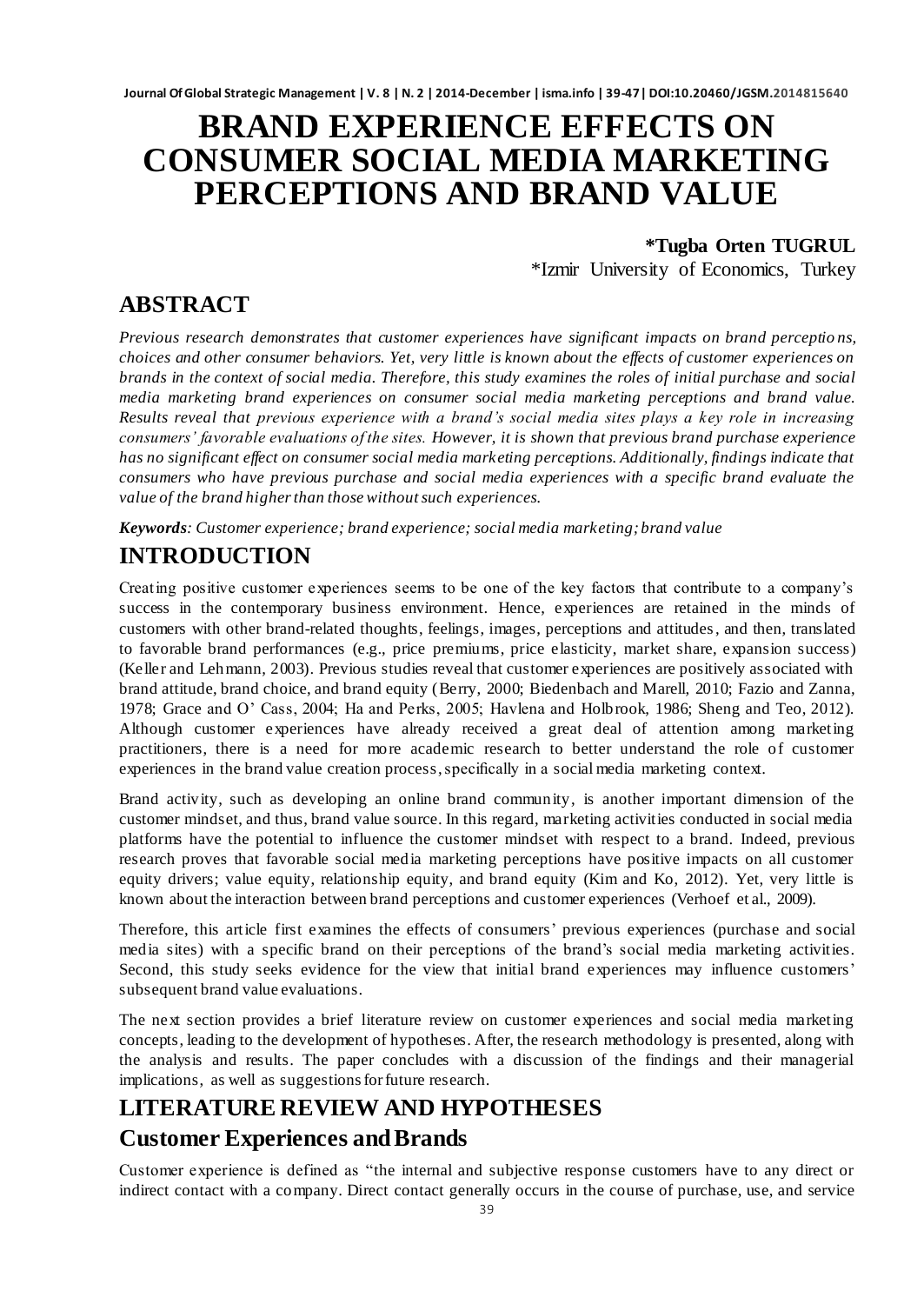and is usually initiated by the customer. Indirect contact most often involves unplanned encounters with representatives of a company"s products, service or brands and takes the form of word-of-mouth recommendations or criticisms, advertising, news reports, reviews and so forth" (Meyer and Schwager 2007; 118). Therefore, a customer experience can occur at any time during the entire process of information search, decision making, purchasing, product usage and after-sale service (Ha and Persk, 2005; Verhoef et al., 2009).

Previous research illustrates the effects of customer experiences on attitudes, feelings and purchase intentions (Fazio and Zanna, 1978; Grace and O" Cass, 2004; Ha and Perks, 2005; Havlena and Holbrook, 1986). Havlena and Holbrook (1986) highlight the importance of the role of the emotional aspect of consumption experiences in understanding brand choices and other consumer behaviors. Grace and O" Cass (2004) demonstrate the significant impacts of experiences on consumers' feelings, satisfaction and brand attitudes in the context of services. Fazio and Zanna (1978) find that brand attitudes formed through direct experiences are held with greater confidence and lead to better attitude-behavior consistency compared to those derived from indirect experiences. Ha and Perks (2005) examine the impact of consumer website experiences on brands in the context of internet-based marketing. Findings show that, in particular, consumers" positive navigations and perceptions with a specific brand"s website enhance familiarity with the brand, customer satisfaction and brand trust.

Brands serve as means to provide and enhance customer experiences (Schmitt, 1999). In this regard, the experience can be considered as the result of the customers' interpretations of their interactions with brands (Ghose, 2007). Several studies clearly show that customer experiences positively affect brand equity (Berry, 2000; Biedenbach and Marell, 2010; Sheng and Teo, 2012). In a B2B context, Biedenbach and Marell (2010) show that customer expe rience has a significant impact on the formation of all the dimensions of brand equity, namely , brand awareness, brand associations, perceived quality and brand loyalty. Sheng and Teo (2012) focus on the mediating role of customer experiences on the mobile brand equity, and find that perceived usefulness, entertainment, and aesthetics attributes of products enhance brand equity through customer experiences. Berry (2000) argue that brand marketing efforts and word-of-mouth communications have the highest influence on brand meaning when consumers have had little or no direct experience with a company's products or services. In contrast, customer experience is the most influential factor when consumers actually have experienced the offer. In addition, brand meaning plays a key role in cultivating brand equity for experienced customers. An understanding of the role of previous customer experiences with a brand is therefore critical to an understanding of the development of brand perceptions and value. Thus, the interaction between brands and customer experiences is an important area for future research (Verhoef et al., 2009).

Furthermore, social media boosts the co-creation of experience-based brand value. Co-creation refers to the "joint creation of value by the company and the customer", where experiences are the basis for value creation (Prahalad and Ramaswamy, 2004: 8). Many brands are now seeking to deliver perfect experiences leading customers to become advocates for the company (Frow and Payne, 2007). Customer engagements in highquality dialogues and interactions with companies create an experience environment in which the customer becomes the co-creator of the experience, and the experience itself represents the brand (Prahalad and Ramaswamy, 2004). Social media can be considered as a new venue for an experience co -creation environment. This new communication landscape enables social interaction and information exchange between consumers, consumer communities and brands. Given the fact that networked consu mers are increasingly co-creating value with companies (Prahalad and Ramaswamy, 2004), social media marketing activities can be used to create positive and enjoyable customer experiences. Moreover, such experiences are important brand value chain multipliers.

### **Social Media and Marketing**

Social Media is "a group of Internet-based applications that build on the ideological and technological foundations of Web 2.0, and that allow the creation and exchange of User Generated Content" (Kaplan and Haenlein, 2010: 61). This form of media incorporates a wide range of highly interactive platforms, such as blogs, company-sponsored discussion boards and chat rooms, consumer product or service ratings websites and forums, Internet discussion boards and forums, moblogs and social networking sites (Mangold and Faulds, 2009). Social media enables consumers to initiate, discuss and share online information to educate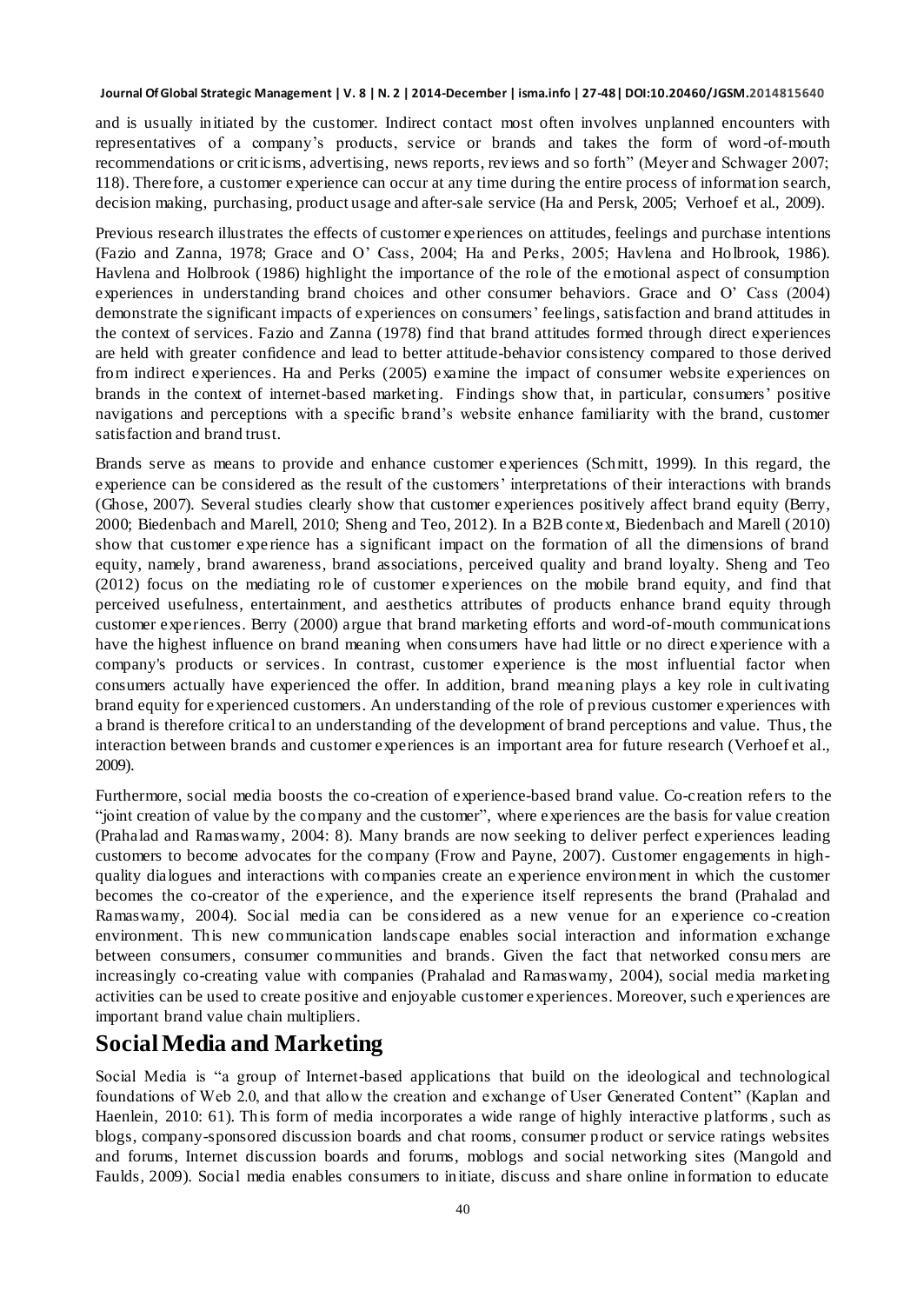each other about products, services and brands (Blackshaw and Nazzaro, 2004). Therefore, internet-based messages communicated through social media channels impact awareness, opinions, attitudes, information searching and decision-making behaviors, and after-sale evaluations of consumers (Mangold and Faulds, 2009). It can significantly influence a firm"s reputation, sales performance, and even survival (Kietzmann et al., 2011). A social media report published by Nielsen and NM Incite (2012) provides insights into the impacts of social media on consumer behavior, and thus, brand marketing. According to the report, 60% of consumers learn more about a specific brand or retailer through social networking sites, and 63% prefer to read consumer-generated reviews online, while 3 out of 5 create their own reviews. Research also shows that consumers are more likely to trust the recommendations of their friends and family, but 2 out of 3 respondents said they were moderately influenced by advertising on social media. Moreover, 42% of 18 - to 34-year-old social media users expect customer support within 12 hours of a complaint. These findings indicate that social media is becoming increasingly important to consumers in discovering and sharing information about brands and products. Companies, on the other hand, can use this new communication channel in building, promoting and protecting brands, and engaging with target audiences at a customer service level.

As the influence of social media on consumers continues to grow, companies are increasingly integrating it into their traditional marketing activities. The Social Media Examiner report (Stelzner, 2014) demonstrates that 92% of surveyed marketers think that social media is important for their business, 97% participate in social media marketing, 56% have at least two years of social media marketing experience and among these , 65% spend at least 6 hours per week on social media activities. Increasing exposure and traffic are the major two benefits of social media marketing, cited by 80% and 92% of marketers, respectively. The use of social media to facilitate exchanges between consumers and companies is defined as social media marketing (Tuten and Solomon, 2013). This recently emerging concept encompasses a wide range of marketing objectives, including communication, interaction and engagement with consumers in the online platforms where they naturally spend time (Evans and McKee, 2010; Kim and Ko, 2012). Social media delivery tools have global reach capabilities and enables instantaneous, real-time and two-way communication (Kim and Ko, 2012; Mangold and Faulds, 2009). By using social media, marketers can introduce and promote products, brands, or events to consumers more directly and also at lower costs compared to traditional communication outlets (Hun, 2010). Monitoring and analyzing customer interactions with organizations and other customers enables marketers to make a range of adjustments, such as modifying products and tuning messages according to the experiences and desires of customers (Evans and McKee, 2010).

Previous studies point out the effects of the perceived social media marketing activities by consumers on brands (Erdoğmuş and Çiçek, 2012; Kim and Ko, 2012). Erdoğmuş and Çiçek (2012) found that brand loyalty is positively related to four factors; advantageous social media marketing campaigns offered by a brand, the relevancy of the content on a brand"s social media platforms, the popularity of the content among friends and other users, and the variety of platforms and applications provided by a brand in social media environments. Kim and Ko (2012) discovered that social media marketing by luxury brands that entertains customers, enables interaction among users and promotes word-of-mouth enhances customer equity and purchase intention.

Given the fact that branding has also an important role to play in building and supporting customer experiences (Frow and Payne, 2007; Schmitt, 1999), marketing activities on social media platforms is expected to create favorable brand experiences. Moreover, Verhoef et al. (2009) speculate that customers' initial experiences with a brand may influence their subsequent brand perceptions. Thus, the following hypothesis is derived:

H1: Compared to those with no purchase experience with a specific brand, consumers with brand purchase experience will perceive social media marketing activities of the brand more favorably; (a) entertaining, (b) interactive, (c) trendy, (d) customized, and (e) word-of-mouth leading.

H2: Compared to those with no experiences with a specific brand"s social media sites, consumers with brand social media experiences will perceive social media marketing activities of the brand more favorably; (a) entertaining, (b) interactive, (c) trendy, (d) customized, and (e) word-of-mouth leading.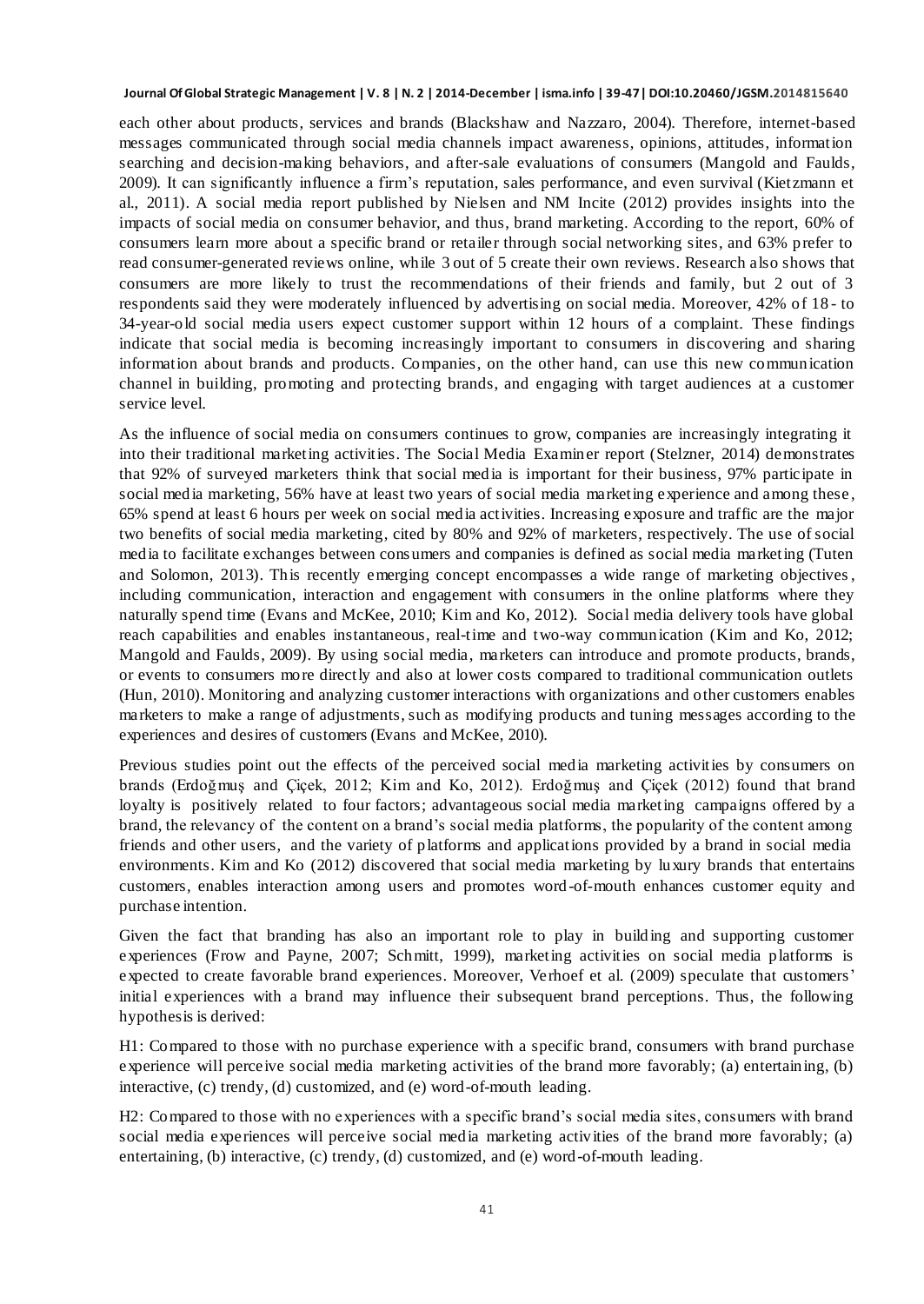H3: Consumers with purchase experiences with a specific brand will evaluate the value of the brand higher than those without brand purchase experiences.

H4: Consumers with experiences with a specific brand"s social media sites will evaluate the value of the brand higher than those without brand social media experiences.

### **METHODOLOGY**

Data was collected through the administration of a structured questionnaire with a convenience sample of 345 undergraduate students. The sample composed of 47.2 % male, and 52.8 % female volunteer participants. The average age of the sample was  $21.74$  (SD = 1.52). University students were selected because the current generation of young adults are frequent users of online social networks (Wilcox and Stephen, 2013) and also are much more likely to use these sites than adults of thirty or older (Lenhart et al., 2010).

In the first part of the questionnaire, respondents were asked about their purchase and social media experiences with a specific clothing brand. Brand purchase experience (BPE) and brand social media experiences (BSME) were measured with yes or no items. Then participants were asked to indicate how involved they were with clothing product category on a four-item product category involvement scale (PCI) (Yoo and Donthu, 2001,  $\alpha = .82$ ). They also rated the value of the brand on a four-item overall brand equity scale (OBE) (Yoo and Donthu, 2001,  $\alpha = .90$ ). Next, following the pioneering research in social media marketing area, participants were asked to review a visual stimulus expressing the brand"s social media marketing activities on its current social media sites (Kim and Ko, 2012). Afterward, participants were asked to indicate their perceptions of the brand"s social media marketing activities on the following scales: a twoitem entertainment ( $\alpha = .94$ ), a three-item interaction ( $\alpha = .87$ ), a two-item trendiness ( $\alpha = .83$ ), a two-item customization ( $\alpha = .86$ ) and a two-item word-of-mouth ( $\alpha = .70$ ) scale (Kim and Ko, 2012). All items were assessed on a five-point Likert scale ranging from " $1 =$  strongly disagree" to " $5 =$  strongly agree".

### **ANALYSIS AND RESULTS**

The reliability of the scales was assessed using Cronbach"s alpha. As shown in Table 1, the two-item measure of trendiness did not show acceptable reliability ( $\alpha$  = .42), and thus, a one-item measurement was used in the subsequent analyses: "Using this brand"s social media is very trendy". All the other constructs yielded favorable results with a reliability level of 0.7 or above (Nunnally, 1994).

| Construct           | Number of Items | Chronbach's Alpha |
|---------------------|-----------------|-------------------|
| Entertainment       | 2               | .78               |
| Interaction         | 3               | .83               |
| Trendiness          | $\mathfrak{D}$  | .42               |
| Customization       | $\overline{c}$  | .76               |
| WoM                 | $\overline{c}$  | .77               |
| Product Involvement | 4               | .72               |
| <b>Brand Equity</b> |                 | .83               |

**Table 1**. Scale Item Numbers and Scale Reliability

Data showed that although 82.3% of participants had purchase experiences, only 18.3% had previous experiences with the brand"s social media sites. Results also demonstrated that respondents had a high level of involvement with clothing product category ( $M_{PCI} = 3.52$ , SD = .73).

Results for Brand Purchase Experience Effect on Consumer Social Media Marketing Perceptions

Consumers" social media marketing perceptions was examined by five one-way ANOVAs, with brand purchase experience as the factor and product category involvement as a covariate. Hypothesis 1 asserts that consumers with purchase experiences of a specific brand are likely to perceive social media marketing activities of the brand more favorably than those without this experience. Results indicated that there is no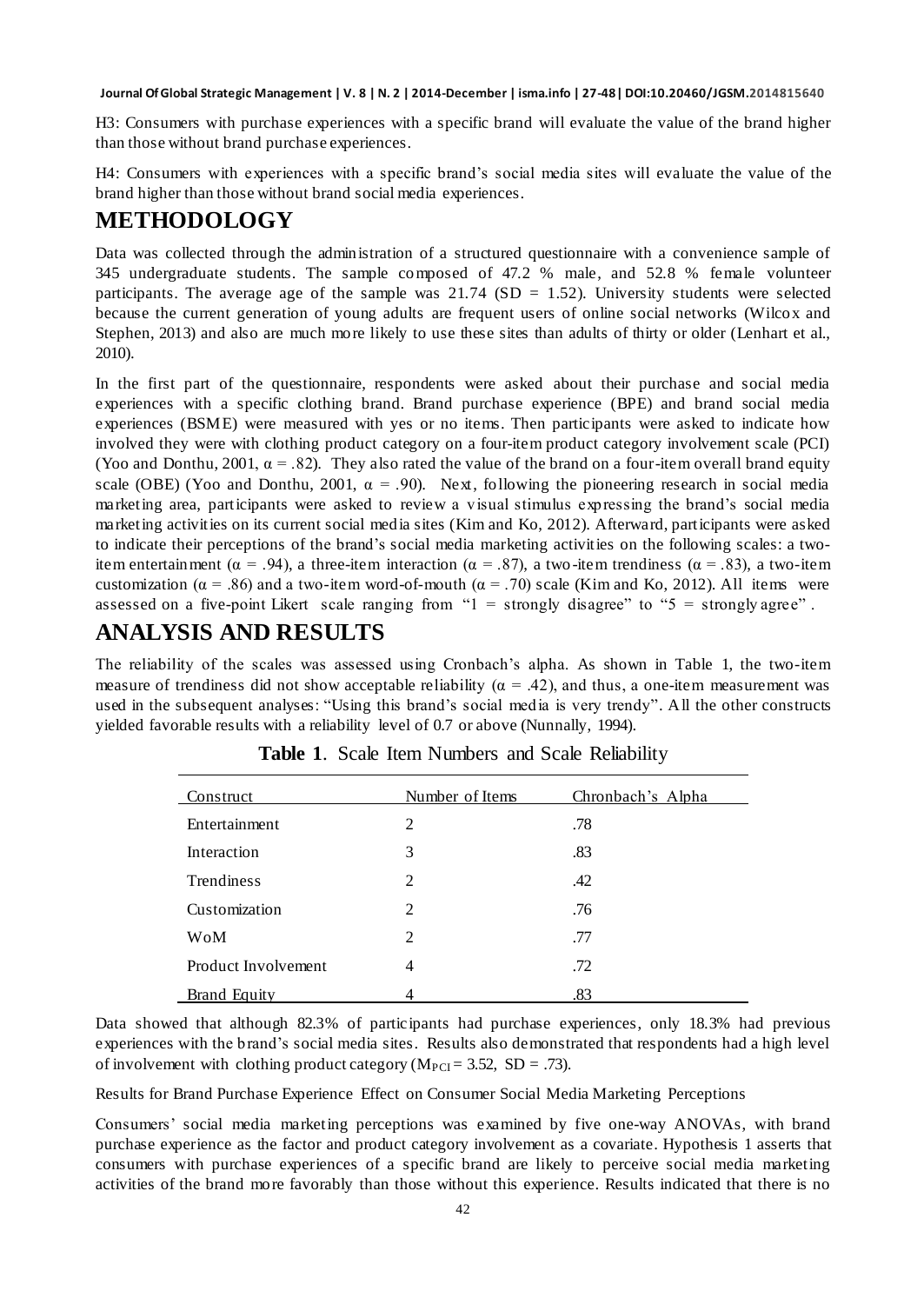significant effect of brand purchase experience on social media marketing perceptions of consumers  $[Fe_{interailment} (1, 341) = .999, p = .318; F_{interailon} (1, 341) = .270, p = .604; F_{treidiness} (1, 339) = .053, p = .817;$ Fcustomization (1, 341) = 2.775, p = .097; F<sub>wom</sub> (1, 341) = .944, p = .332]. Therefore H1a, H1b, H1c, H1d and H<sub>1</sub>e are not supported at  $p < 0.05$  level.

#### Results for Brand Social Media Experience Effect on Consumer Social Media Marketing Perceptions

Consumers" social media marketing perceptions were examined by five one-way ANOVAs, with brand social media experience as the factor, and product category involvement as a covariate. Results revealed a significant main effect of brand social media experiences of consumers on entertainment  $[F(1, 341) = 8.504$ ,  $p = .004$ , trendiness [F (1, 339) = .6.887, p = .009], customization [F (1, 341) = 5.310, p = .022] and WoM [F  $(1, 341) = 22.518$ , p < 0.00] dimensions of the perceived social media marketing activities, supporting H2a, H2c, H2d and H2e. Compared to those without social media marketing experiences, consumers with these experiences perceived social media marketing activities of the brand as more entertaining ( $M_{\text{withBSMME}} = 3.59$ ,  $SD = .81$  vs.  $M_{\text{withoutBSMME}} = 3.20$ ,  $SD = .85$ ), trendy  $(M_{\text{withBSMME}} = 3.15$ ,  $SD = 1$  vs.  $M_{\text{withoutBSMME}} = 2.80$ ,  $SD$  $= .94$ ), customized (M<sub>withBSMME</sub> = 3.44, SD = .81 vs. M<sub>withoutBSMME</sub> = 3.18, SD = .79) and word -of-mouth leading ( $M_{\text{withBSMME}} = 3.44$ , SD = .86 vs.  $M_{\text{withoutBSMME}} = 2.83$ , SD = .94). However, the effect of brand social media experiences on interactive dimension (H2a) is not supported  $[M_{\text{withBSMME}} = 3.44, SD = .92$  vs.  $M_{\text{withoutBSMME}} = 3.31, SD = .82, F (1, 341) = .765, p = .382$ . Results are depicted in Figures 1–4.





**Figure 1.** BSME Effect on Customization **Figure 2.** BSME Effect on WoM





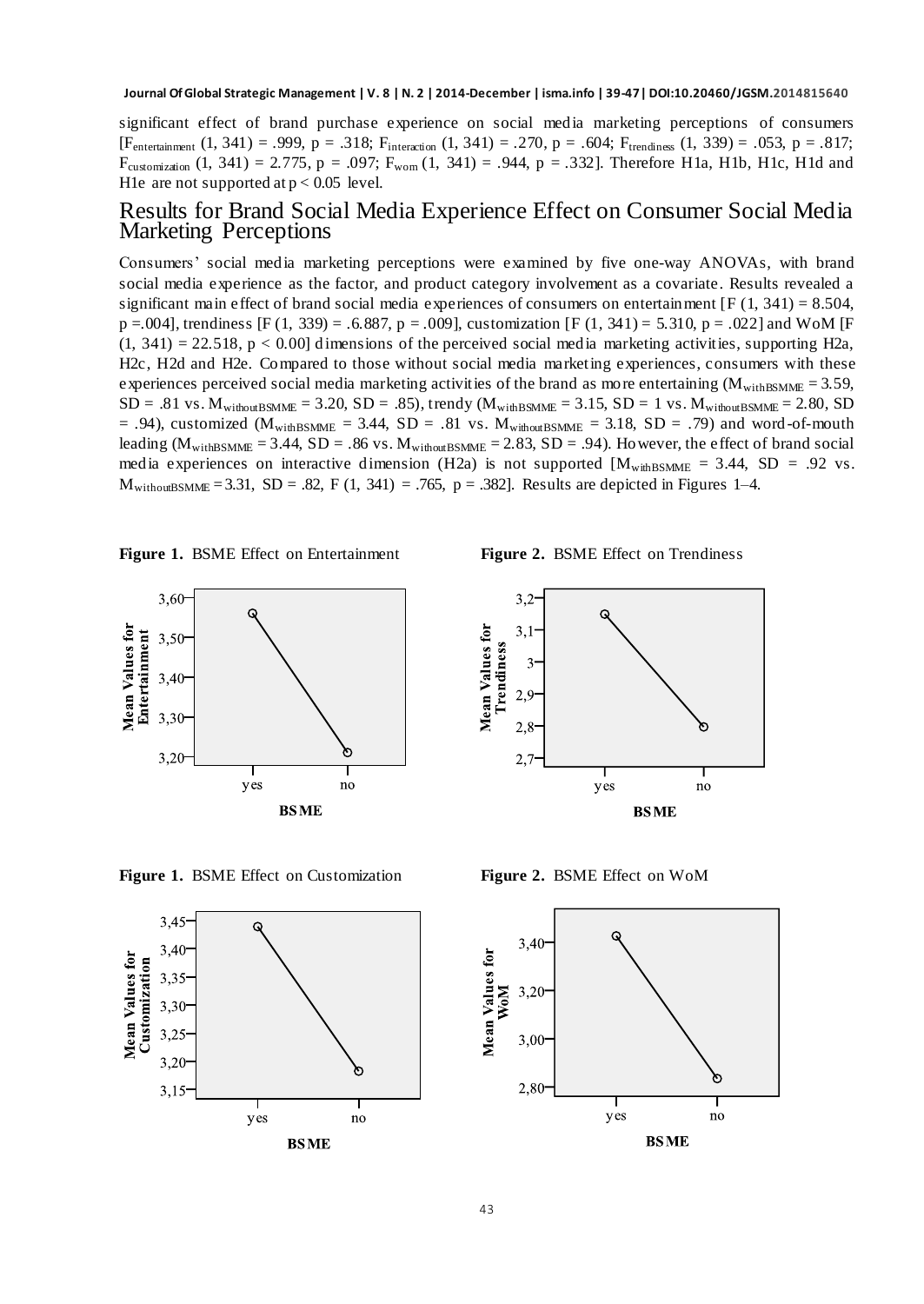### **Journal Of Global Strategic Management | V. 8 | N. 2 | 2014-December | isma.info | 27-48| DOI:10.20460/JGSM.2014815640** Results for Brand Purchase Experience Effect on Brand Equity

The effect of brand purchase experience on brand equity was examined by a one-way ANOVA with product category involvement as a covariate. According to Hypothesis 3, it was anticipated that consumers with purchase experiences of a specific brand are likely to evaluate the value of the brand higher than those without these experiences. The results of one-way ANOVA test demonstrated consumers with brand purchase experiences ( $M_{\text{withBPE}}$  = 2.84, SD = .74) had higher brand equity evaluations than consumers without any brand purchase experiences  $(M_{withoutBPE} = 2.47, SD = .80)$  with F (1, 341) = 11.567, p < 0.00. Thus, Hypothesis 3 is supported.

Results for Brand Social Media Experience Effect on Brand Equity

The effect of brand social media experience on brand equity was examined by a one-way ANOVA with product category involvement as a covariate. Hypothesis 4 predicts that consumers with social media experiences of a specific brand are likely to evaluate the value of the brand higher than those without these experiences. As expected, consumers with brand social media experiences tend to attach higher values to the brand  $(M_{\text{withBSME}} = 3.03, SD = .76$  vs.  $M_{\text{withoutBSME}} = 2.72, SD = .75$ . The results of one-way ANOVA test at p < 0.05 level showed that there was a significant difference between the consumers with and without brand social media experiences  $[F(1, 341) = 8.382, p = .004]$ . Results for H3 and H4 are shown in Figures 5 and 6.





### **CONCLUSION AND DISCUSSION**

This study examined the influences of consumers" previous purchase and social media experiences with a specific brand on the brand"s perceived social media marketing activities and overall value evaluations. The effect of brand purchase experience on customers" perceptions about the social media marketing activities of a brand was not significant. Future research, however, should further investigate the role of purchase experiences on consumer perceptions in the social media marketing context to determine whether, for instance, the interaction between brand purchase experience and brand attitude has a significant impact on the perceived social media marketing activities of a brand by consumers. In addition, the results support the view that prior purchase experience with a brand has a substantial impact on brand value. This indicates that initial purchase experience has a substantial impact on brand-choice for subsequent purchases. The results also provide encouraging empirical support for the hypothesized effect of social media experiences on social media marketing evaluations. Experiences with a specific brand"s social media sites is more likely to lead to an evaluation of the social media marketing activities as entertaining, trendy, customized and word -of-mouth leading. Additionally, the finding that social media experience is a determinant of brand value suggests that consumers with experiences with a specific brand"s social media sites are likely to have a higher evaluation of the brand higher than those without. However, an important question that is yet to be answered is whether positive social media experiences influence customer perceptions and brand evaluations differently than negative social media experiences.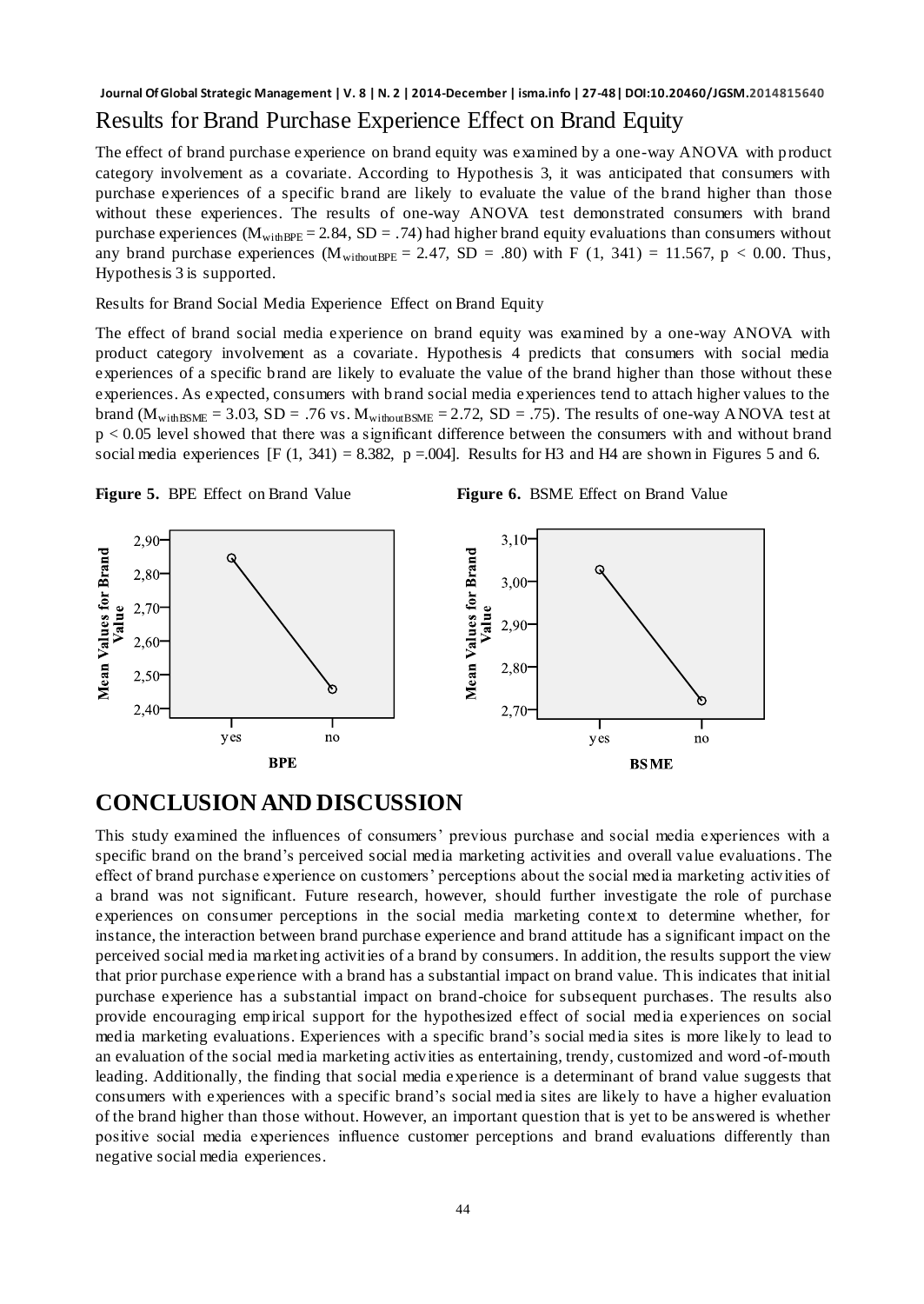The results provides companies with new evidence highlighting the importance of creating customer experiences in developing favorable social media marketing perceptions and enhancing brand value. The findings point to the need for marketing managers to pay more attention to enabling customers to experience a brand on the social media landscape. As a consequence, a company not only needs to have a social media presence, but also to develop effective social media marketing activities, and also to optimize its social media marketing efforts to create customer experiences with the potential to produce more favorable brand perceptions and enhanced brand value in the future. Moreover, regarding the role of purchase experiences, findings suggest that customers evaluate a brand"s social media marketing activities independently from previous brand purchase experiences. Thus, social media can be considered as a communication tool that allows marketers to engage in a new and different approach to the brand value creation process, which can reinforce other types of positive brand perceptions. In addition, a social media strategy needs to be integrated with other communication mix elements to promote interactions with target customers, and therefore, achieve various marketing objectives.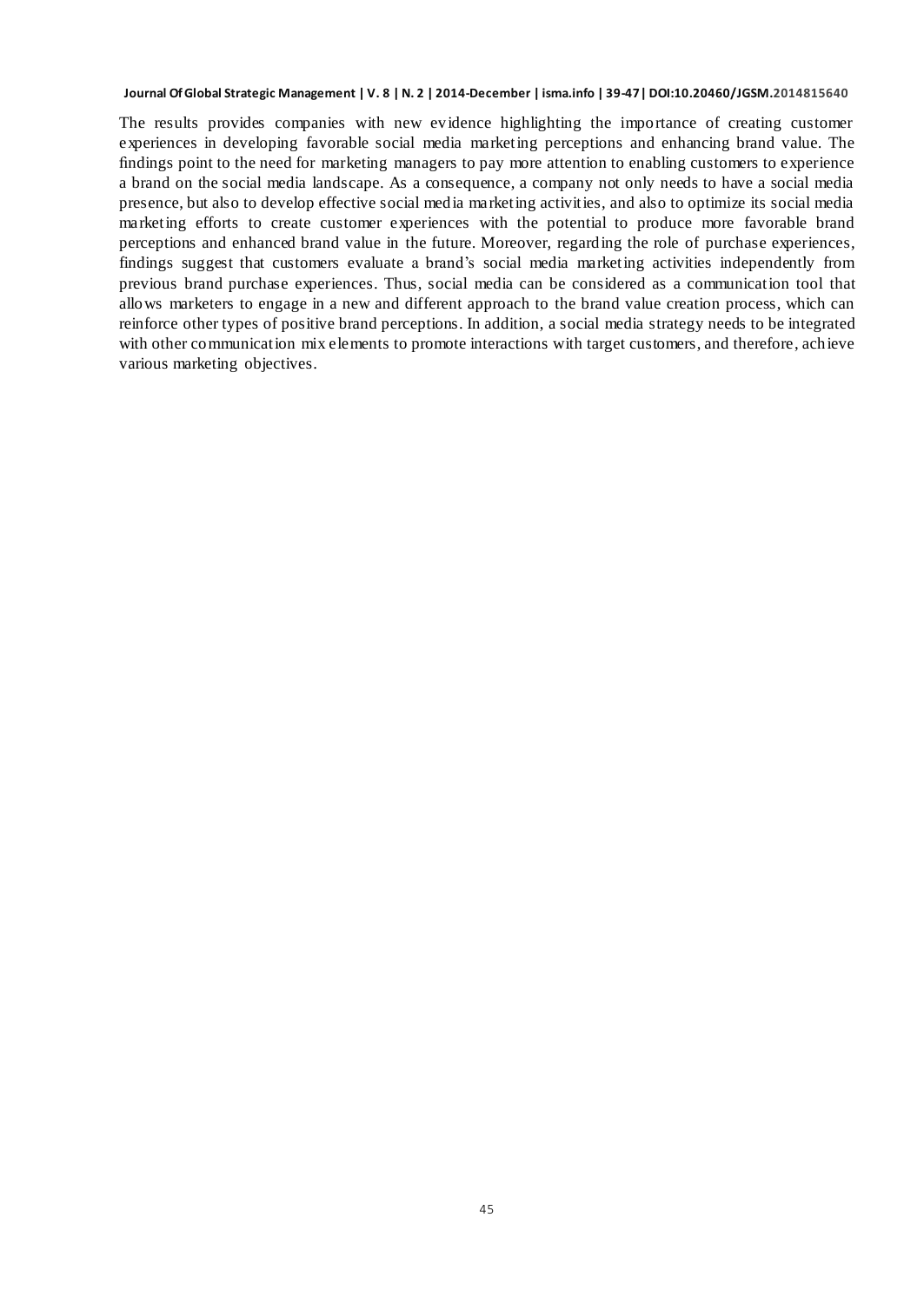#### **Journal Of Global Strategic Management | V. 8 | N. 2 | 2014-December | isma.info | 27-48| DOI:10.20460/JGSM.2014815640 REFERENCES**

Berry, L. L. (2000). Cultivating service brand equity. *Journal of the Academy of Marketing Science,* 28 (1), 128-137.

Biedenbach, G., & Marell, A. (2010). The impact of customer experience on brand equity in a business-tobusiness services setting. *Journal of Brand Management*, 17, 446-458.

Blackshaw, P., & Nazzaro, M. (2004). Consumer-generated media (CGM) 101: Word-of-mouth in the age of the web-fortified consumer. Retrieved from [http://www.brandchannel.com/images/papers/222\\_cgm.pdf.](http://www.brandchannel.com/images/papers/222_cgm.pdf)

Erdoğmuş, İ. E., & Çiçek, M. (2012). The impact of social media marketing on brand loyalty. *Procedia - Social and Behavioral Sciences*, 58, 1353-1360.

Evans, D., & McKee, J. (2010). *Social media marketing: The next generation of business engagement*. Indianapolis: Wiley.

Fazio, R. H., & Zanna, M. P. (1978). On the predictive validity of attitudes: The roles of direct experience and confidence. *Journal of Personality*, 46 (2), 228 –243.

Frow, P., & Payne, A. (2007). Special issue papers: Towards the " perfect " customer experience. *Brand Management,* 15 (2), 89–101.

Ghose, K. (2007). The Strength of the brand value chain is the strength of the brand anchor. Thought Leaders International Conference on Brand Management, Birmingham Business School, University of Birmingham. Conference Paper, 24 – 25 April.

Grace, D., & O" Cass, A. (2004). Examining experiences and post-consumption evaluations. *Journal of Services Marketing*, 18 (6), 450-461.

Ha, H., & Persk, H. (2005). Effects of consumer perceptions of brand experience on the web: Brand familiarity, satisfaction and brand trust. *Journal of Consumer Behaviour*, 4 (6), 438-452.

Havlena, W. J., & Holbrook, M. B. (1986). The varieties of consumption experience: Comparing two typologies of emotion in consumer behavior. *Journal of Consumer Research*, 13 (3), 394-404.

Hun, L.D. (2010). Growing popularity of social media and business strategy. Retrieved from [http://aeaamp.wikispaces.com/file/view/Growing+Popularity+of+Social.pdf.](http://aeaamp.wikispaces.com/file/view/Growing+Popularity+of+Social.pdf)

Kaplan, A., & Haenlein, M. (2010). Users of the world, unite! The challenges and opportunities of Social Media. *Business Horizons*, 53, 59-68.

Keller, K. L., & Lehmann, D. R. (2003). How do brands create value?. *Marketing Management*, May-June, 27-31.

Kietzmann, J. H., Hermkens, K., McCarthy, I. P., & Silvestre, B. S. (2011). Social media? Get serious! Understanding the functional building blocks of social media. *Business Horizons*, 54, 241-251.

Kim, A. J., & Ko, E. (2012). Do social media marketing activities enhance customer equity? An empirical study of luxury fashion brand. *Journal of Business Research*, 65, 1480-1486.

Mangold W. G., & Faulds, D. J. (2009). Social media: The new hybrid element of the promotion mix. *Business Horizons*, 52, 357-365.

Meyer, C., & Schwager, A. (2007). Understanding customer experience. *Harvard Business Review*, February, 117-126.

Nielsen and NM Incite. (2012). State of the media: The social media report 2012. Retrieved from [http://www.nielsen.com/us/en/insights/reports/2012/state-of-the-media-the-social-media-report-2012.html.](http://www.nielsen.com/us/en/insights/reports/2012/state-of-the-media-the-social-media-report-2012.html)

Nunnally, J. C., & Bernstein I.bH. (1994). *Psychometric theory*. New York: McGraw-Hill.

Prahalad, C. K., & Ramaswamy, V. (2004). Co-creation experiences: the next practice in value creation. *Journal of Interactive Marketing,* 18 (3), 5-14.